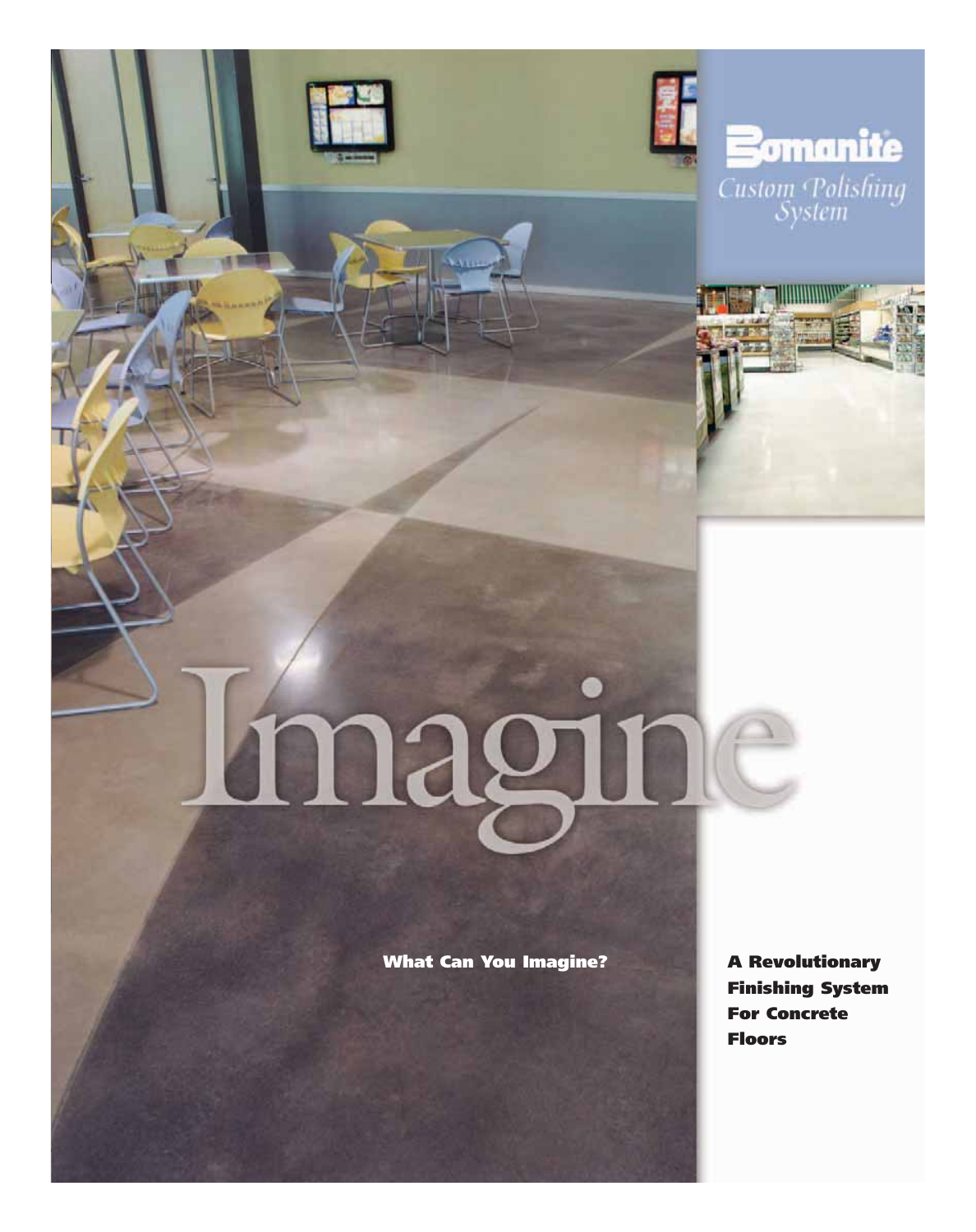## *After 50 years, how do you top Bomanite?*

**Bomanite** 

**Custom** Polishing System

With a revolution in concrete floor finish. After five decades, we didn't think we could top Bomanite, known as the first and finest cast-in-place concrete. But the patented technology of the new Bomanite Custom Polishing System, paired with our longestablished color and craftsmanship, delivers the industry's best concrete floor finish.

While the polish chemically reacts with the concrete to lock in the color, the mechanical application closes the surface to keep out contaminants. One application, permanent results. Lustrous color, protected by a tight, beautiful sheen.

Available in finishes from satin to gorgeous gloss, the Bomanite Custom Polishing System offers exceptional resistance to slipping, abrasion and impact. Finished surfaces also repel water and oil and are dust-proof. Superior to limited-life coatings, this finish doesn't require replacement, recoating or waxing. The non-toxic, non-flammable and odorless application is environmentally friendly. And surface care is user-friendly as routine cleaning will maintain luster.

Superior craftsmanship has always defined the Bomanite brand. The Bomanite Custom Polishing System is available exclusively by Bomanite Franchise Partners trained and certified to install this finishing system. Contact Bomanite to consult with one of our licensed, certified partners near you who can recommend and install the perfect, permanent, custom finish from our collection.

**CONSTRUCTION OF THE ROOM**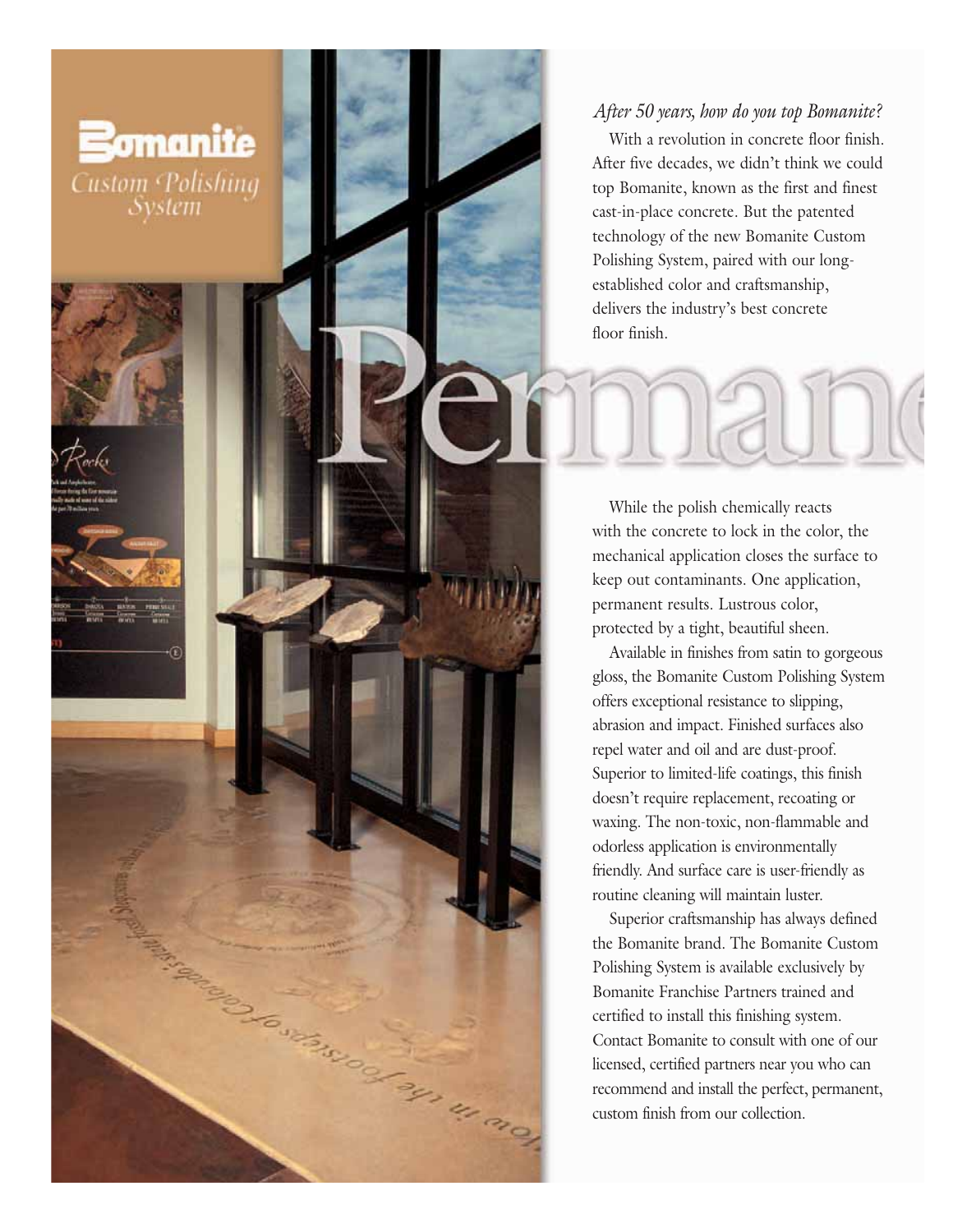### *Color with Luster Renaissance by BomaniteTM*

Bomanite's Custom Polishing System provides a lustrous finish to floors made with our premium Bomanite Integral Color. Color-saturation, the hallmark of our integrally colored floors, is unsurpassed with this one-time finish. For rich color at a reasonable cost, this is the perfect finish for any newly designed surface.



## *Color with Durability Belcolore by Bomanite*™

Praised for brilliant color and extra-hard durability, Bomanite's color-hardened surfaces stand up to more traffic than ever before when used in concert with this polishing system. The system chemically closes surface pores and mechanically polishes the floor, locking down color beneath an impenetrable shine. Suitable for surfaces in high-traffic industrial, commercial and public spaces, Belcolore by Bomanite is the right

choice where strength is as important as beauty.

## *Color with Distinction Patène Teres by Bomanite*™

Reminiscent of the timeless look of terrazzo, a chemically stained floor finished with the Bomanite Custom Polishing System is guaranteed to make a statement. Our finishing system burnishes the rich umbers and blue-greens of Bomanite's Chemical Stain for permanent patina.



# *Color with Renewal Modena by BomaniteTM*

Bomanite's family of restoration products makes old surfaces better than new. Used on top of high-strength, polymer-modified cement, the Bomanite Custom Polishing System transforms worn surfaces into beautiful walkways, courtyards and lobbies. Our finishing system permanently protects renewed surfaces while deepening existing color.

### *Finish with Protection VitraFlor by Bomanite™*

Even the results on gray concrete are stunning. Applied to existing or new uncolored concrete, the Bomanite Custom Polishing System creates a beautiful, protective sheen. Now even ordinary concrete can live up to Bomanite's promise that all concrete can be functional and stylish.